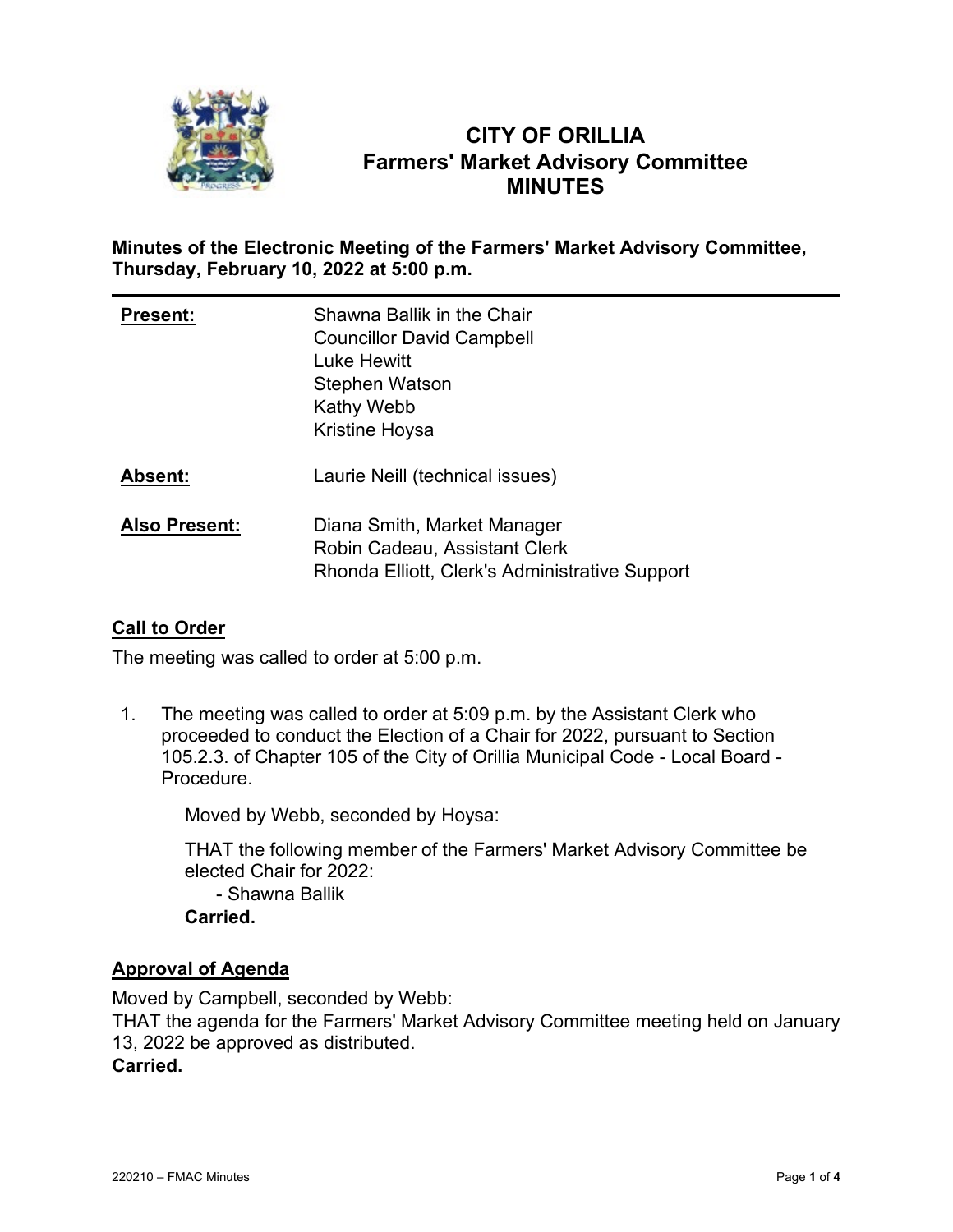# **Disclosure of Interest**

None declared.

## **Deputations**

None.

### **Minutes**

- 1. October 14, 2021.
- 2. December 9, 2021 No Quorum Roll Call.
- 5. January 13, 2022 No Quorum roll call.

Moved by Webb, seconded by Campbell:

THAT the minutes of the following Farmers' Market Advisory Committee meetings be adopted, having been printed and distributed:

- October 14, 2021

- December 9, 2021 (No quorum roll call)

- January 13, 2022 (No quorum roll call)

#### **Carried.**

#### **Closed Session**

There were no closed session items for this meeting.

#### **Correspondence - Information Items**

None.

#### **Correspondence - Action Items**

1. Assistant Clerk - re 2022 Meeting Schedule.

Moved by Webb, seconded by Hoysa:

THAT the following list of proposed meeting dates and information for 2022 be approved:

|           | Regular Meeting Day: Second (2nd) Thursday of the month |
|-----------|---------------------------------------------------------|
|           | with the exception of July (Summer Break) and           |
|           | October (Municipal Election)                            |
| Location: | Orillia City Centre or Electronic                       |
|           | (as indicated on the agenda)                            |
| Time:     | 5:30 p.m.                                               |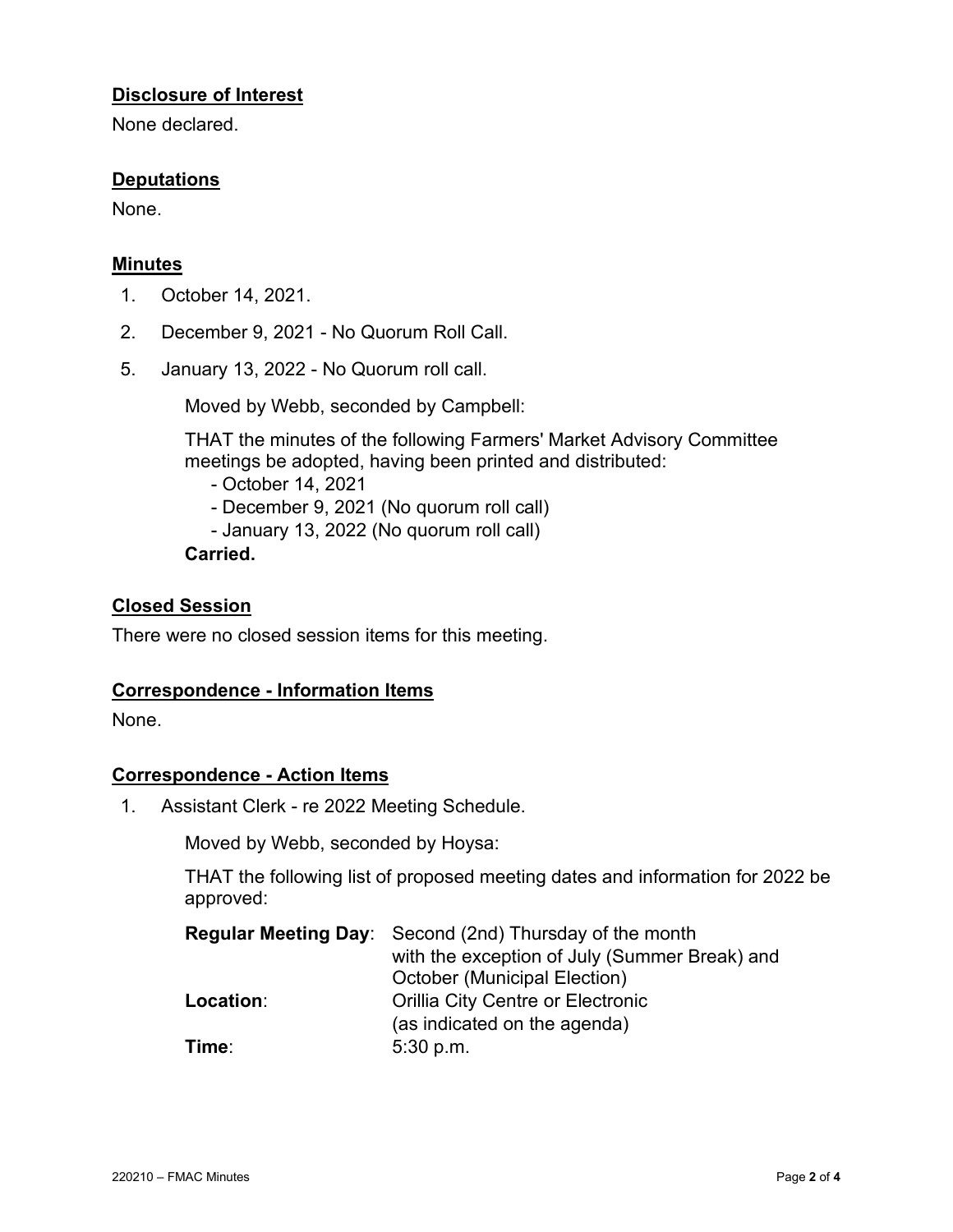**Dates:** March 10 April 14 May 12 June 9 August 11 September 8 November 10 (last meeting of 2018-2022 Council Term) December 8 (first meeting of new Council Term)

**Carried.**

## **Reports**

1. DRAFT Report for Review and Comment: Development Services and Engineering Department - re Local Produce – Fruit/Vegetable Stands.

Moved by Webb, seconded by Watson:

THAT the draft report dated November 29, 2021 from the Development Services and Engineering Department regarding Local Produce - Fruit/Vegetable Stands be received;

AND THAT the staff recommendation be endorsed as contained therein. **Lost.**

Moved by Hoysa, seconded by Hewitt:

THAT the draft report dated November 29, 2021 from the Development Services and Engineering Department regarding Local Produce - Fruit/Vegetable Stands be received;

AND THAT Option 2 is the preferred of the Farmers' Market Advisory Committee. **Carried.**

- 2. Market Manager re Weekly Market Reports: October 9, 16, 23, and 30, 2021.
- 3. Market Manager re Weekly Market Reports: November 6, 13, 20 and 27, 2021.
- 4. Market Manager re Weekly Market Reports: December 4, 11, 15 (Christmas Market) and 18, 2021.
- 5. Market Manager re Weekly Market Reports: January 8, 15, 22 and 29, 2022.

Moved by Webb, seconded by Hoysa:

THAT the following Weekly Market Reports be received as information:

- October 9, 16, 23, and 30, 2021
- November 6, 13, 20 and 27, 2021
- December 4, 11, 15 (Christmas Market) and 18, 2021
- January 8, 15, 22 and 29, 2022